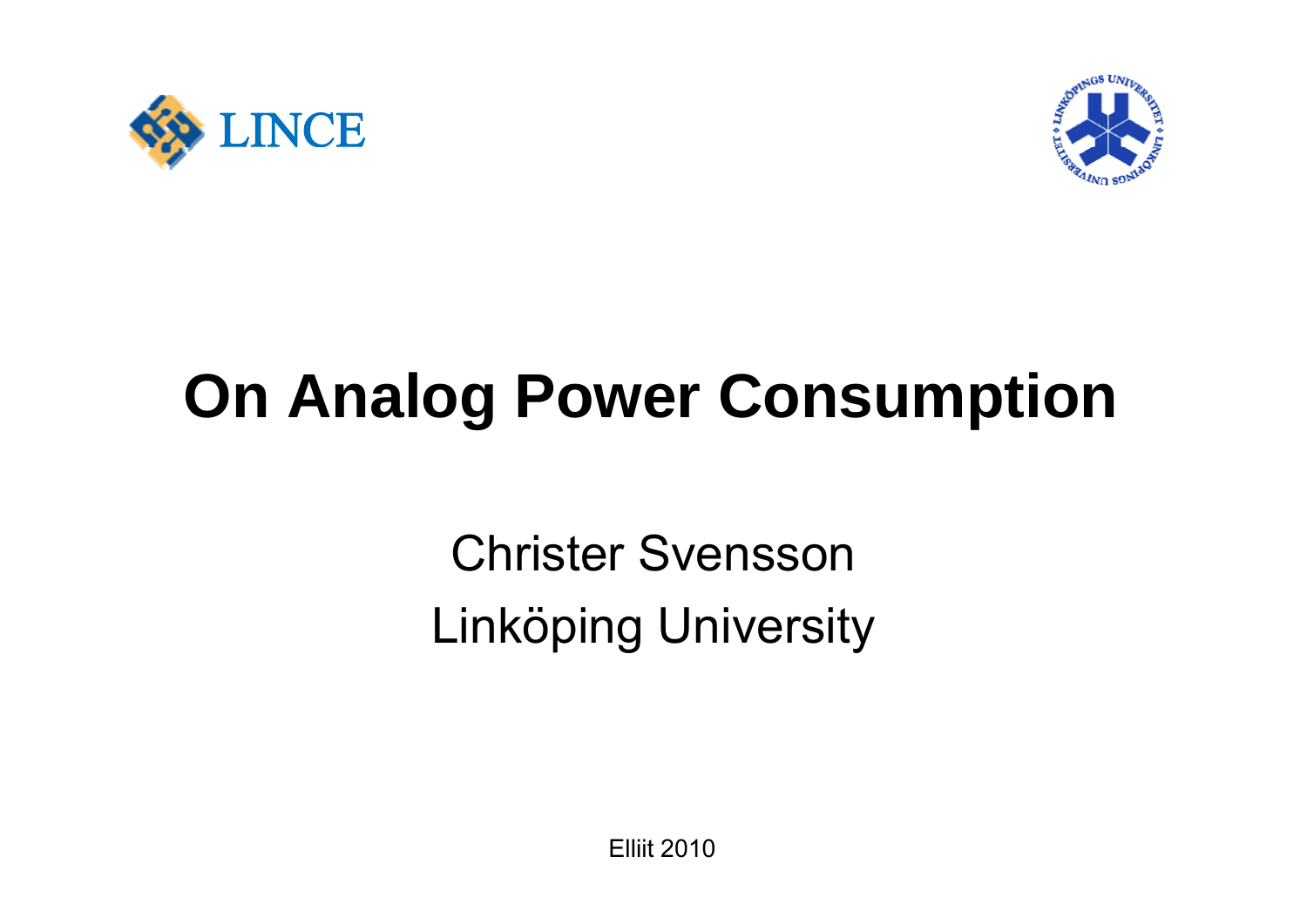



### **Outline**

**Introduction Basics of analog power consumption Comparison to digital Further work Application: ADC Conclusions**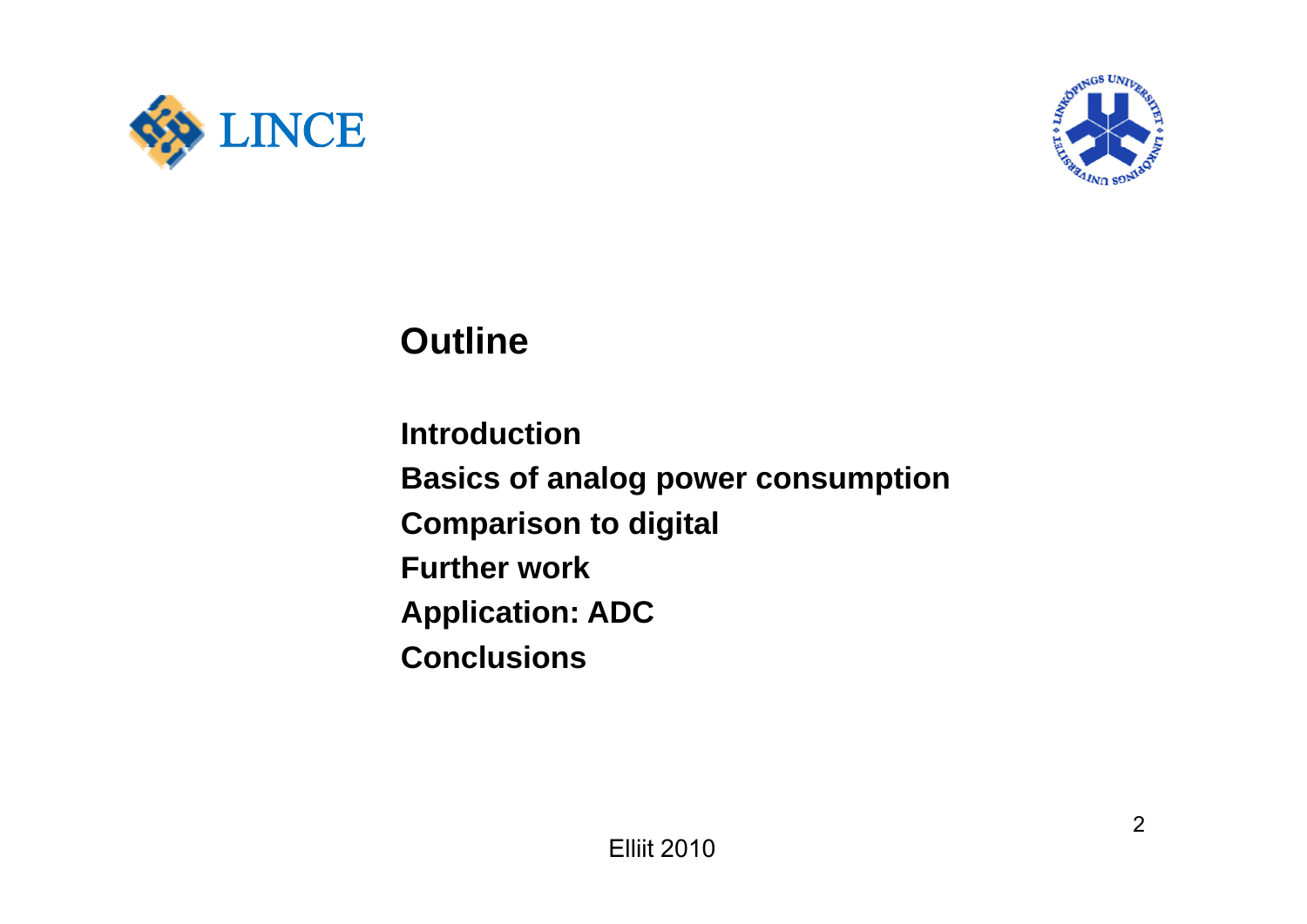



# **Introduction**

**Analogp p p y power consumption is complex and badly understood**

**Text books and practice specialize on performance constraints rather than power**

**This is an attempt to address analog design for low power and to define lower bounds to analog power consumption**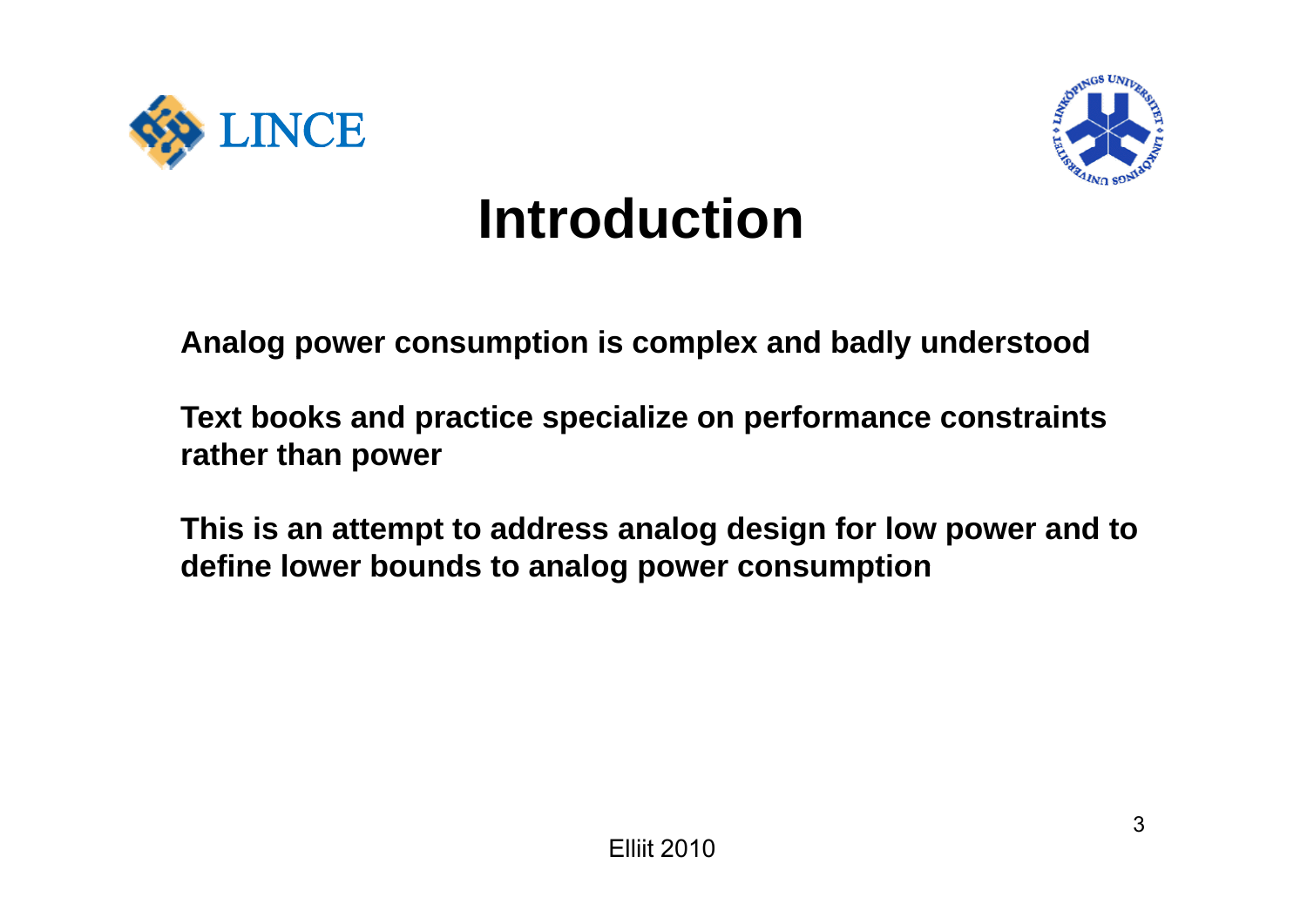





| Ideal sampler                                                                                | Noise voltage generated: $v_{ns}^2 = \frac{kT}{C_s}$            |
|----------------------------------------------------------------------------------------------|-----------------------------------------------------------------|
| \n $\begin{array}{r}\n \text{I}_{\text{suppply}} \\  \text{I}_{\text{max}}\n \end{array}$ \n | \n        Maximum sine voltage with supply voltage $V_{FS}$ :\n |
| \n $v_s^2 = \frac{V_{FS}^2}{8}$ \n                                                           | \n        Given the following expression:\n                     |
| \n $v_s^2 = \frac{V_{FS}^2}{8}$ \n                                                           | \n        Given the equation:\n                                 |
| \n $v_s^2 = \frac{V_{FS}^2}{8}$ \n                                                           | \n        Given the equation:\n                                 |
| \n $C_s = \frac{8kTDR}{V_{FS}^2}$ \n                                                         | \n $V_{TS}^2$ \n                                                |

To drive the capacitor we need a current of  $I=C_sV_{FS}2f_s$ ,

leading to a power consumption of  $\emph{P}_{\textrm{S}} = \emph{IV}_{FS} = 16 \emph{k} \emph{Tf}_{\textrm{s}} \emph{DR}$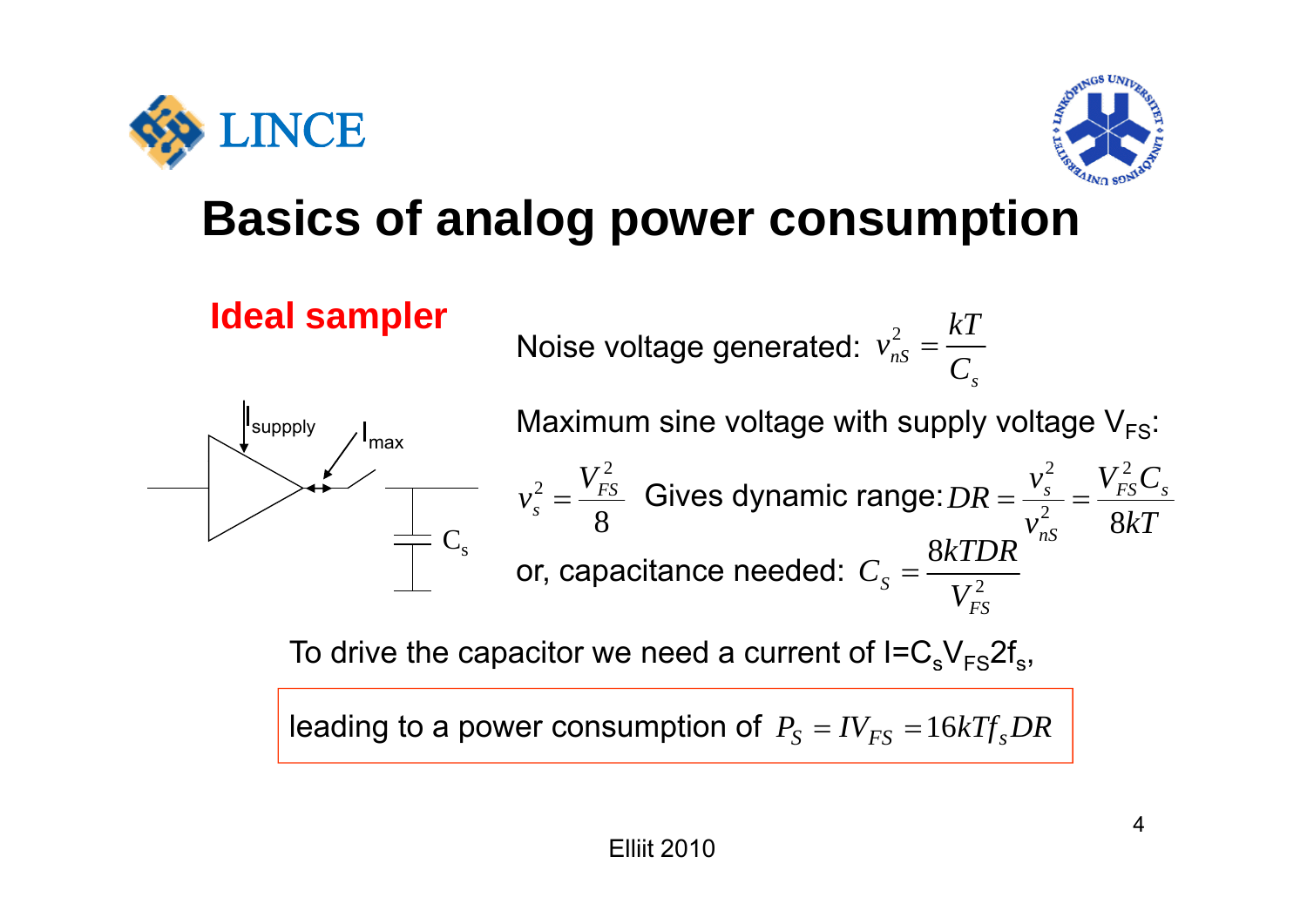



**Ideal sampler** 

$$
P_S = IV_{FS} = 16kTf_sDR
$$

This expression is valid for any switched capacitor circuit (Example a first order switched capacitor filter) First described by Vittoz 1990.

N t th t thi i i Note that this expression is *i d d t ft h l independent of technology*

Note that this expression is *independent of supply voltage* (but assumed V<sub>FS</sub>=V<sub>dd</sub>; V<sub>dd</sub> is supply voltage)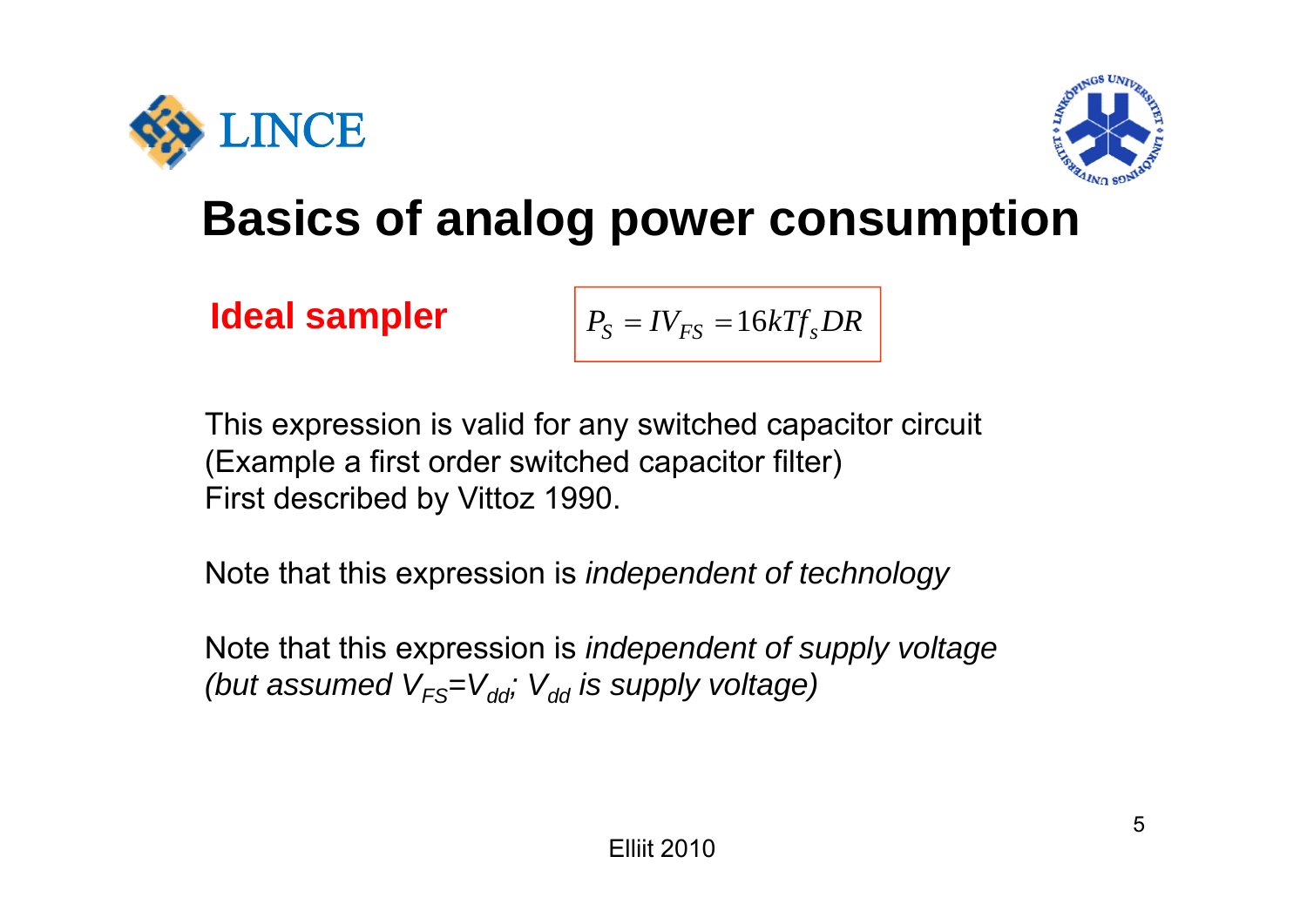



### **Ideal sampler - impact of technology**

In the above derivation we used  $C_{\scriptscriptstyle S}=\frac{\cup\{1\}}{V^2}$ 8 *FS* $S$  *V kTDR* $C<sub>s</sub> = \frac{S}{\sqrt{S}}$  $V_{FS}^{\scriptscriptstyle\, L}$ 

But  $\mathsf{C}_\mathbf{s}$  can not be made smaller than the smallest capacitance of the actual technology,  $C_{min}$ .

So actually we should use  $C=max(C<sub>s</sub>, C<sub>min</sub>)$  in power estimation.

In the following we use the input capacitance of a minimum inverter as  $C_{min}$ .  $C_{min}$ =4\* $C_{qn}$ .  $C_{qn}$  will scale with technology as the feature size (half feature size - half capacitance)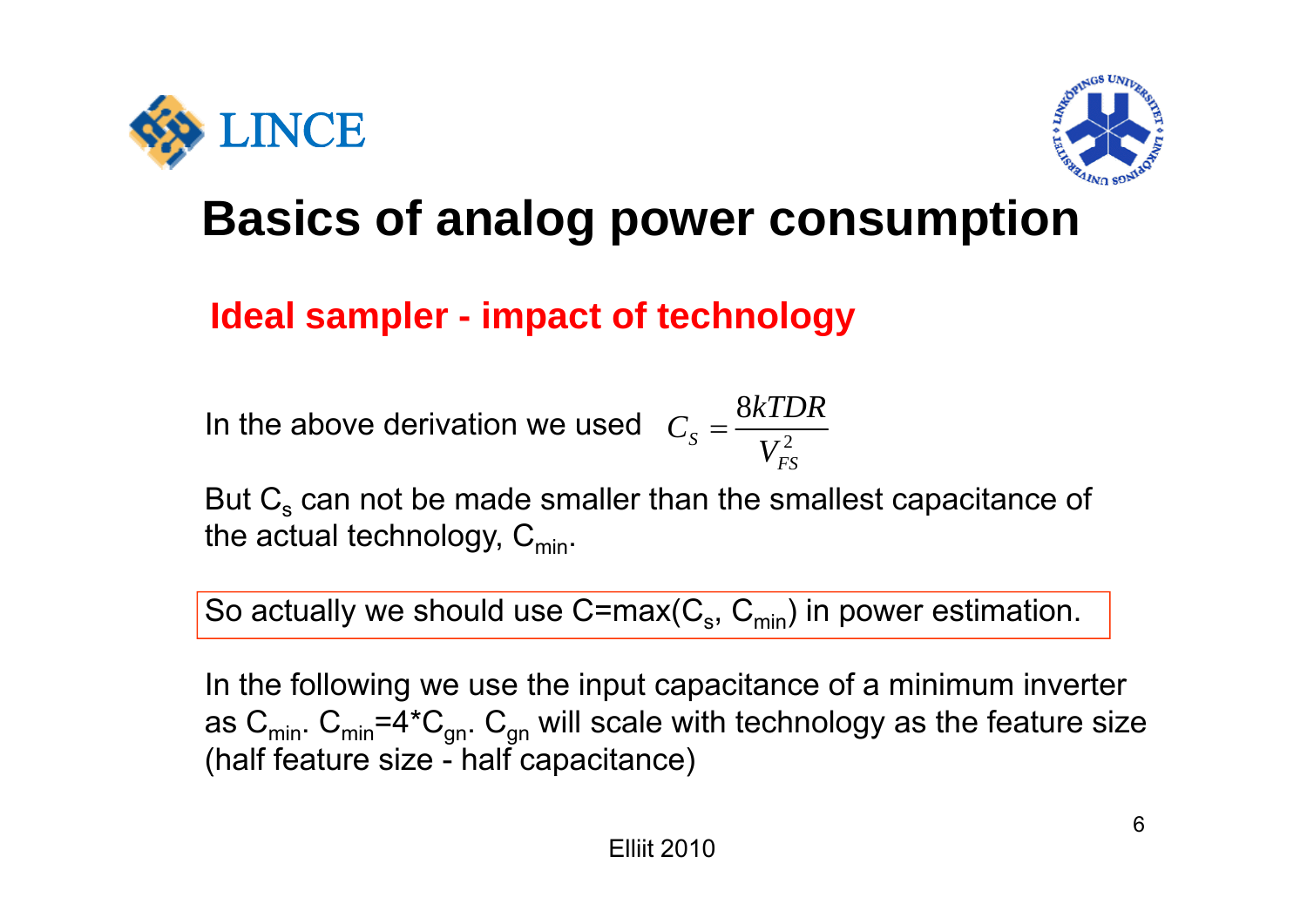



### **Ideal sampler - impact of technology**

Large DR - independent technology

Smaller DR - technology dependent  $\frac{55}{8}$ <br>Smaller feature size - less power

Note, scaled as (feature size) $3$  $(P_S \sim V_{FS}^2C_{min})$ 



Log dynamic range, DR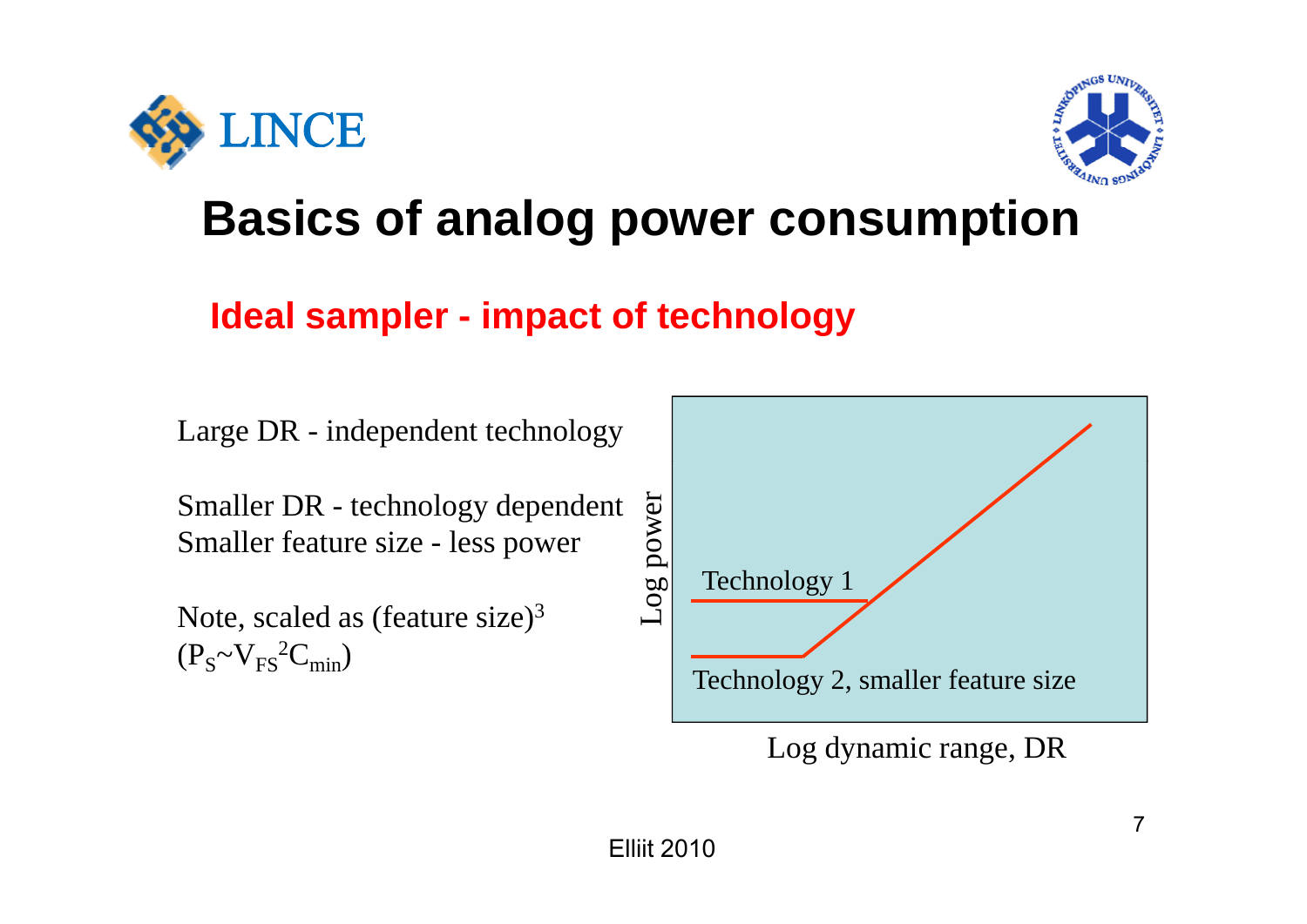LINCE



## **Basics of analog power consumption**

### **The transistor**



 $\bm{\mathrm{D}}$ rain noise current:  $i_{nD}^{\,2} = 4kT\gamma g_{_{m}}B$  $R_L$  **Equivalent input noise:**  $v_{nG}^2 = 4kT\gamma \frac{1}{a}B$ *g gm* $kT$ *p* $B$  $DR = \frac{V_{FS}^2}{F} - \frac{g_m}{F}$ 8  $4kT$ yi  $g_m$  Dynamic range:  $DR = \frac{V_{F2}^2}{8}$ 

Required  $\boldsymbol{\mathsf{g}}_{\mathsf{m}}$  $\epsilon_{\rm m}$  for dynamic range DR:  $\; g_{_{m}} = \frac{32kT\gamma B}{V_{FS}^{2}}DR_{_{m}}$ 

Required drain current:  $I_{\scriptscriptstyle D}$  =  $g_{\scriptscriptstyle m}$ V $_{\scriptscriptstyle eff}$ 

Power consumption:  $P = IV_{\text{rec}} = 32kT\gamma B \frac{e\text{ }e\text{ }t\text{ }t\text{ } }D R$  (compare  $P_{\text{S}} = 16kTf_{\text{s}}DR$ )  $P = IV_{FS} = 32kT\gamma B \frac{V_{eff}}{V_{FS}}DR$  (compare  $P_S = 16kTf_sDR$ 8*FS ff FS*  $P_S = IV_{FS} = 32kT\gamma B \stackrel{e\text{\scriptsize{f\hspace{-1.2mm}I}}} {\text{\scriptsize{f\hspace{-1.2mm}I}}} DR \mid$  (compare  $P_S = 16kTf_sDR$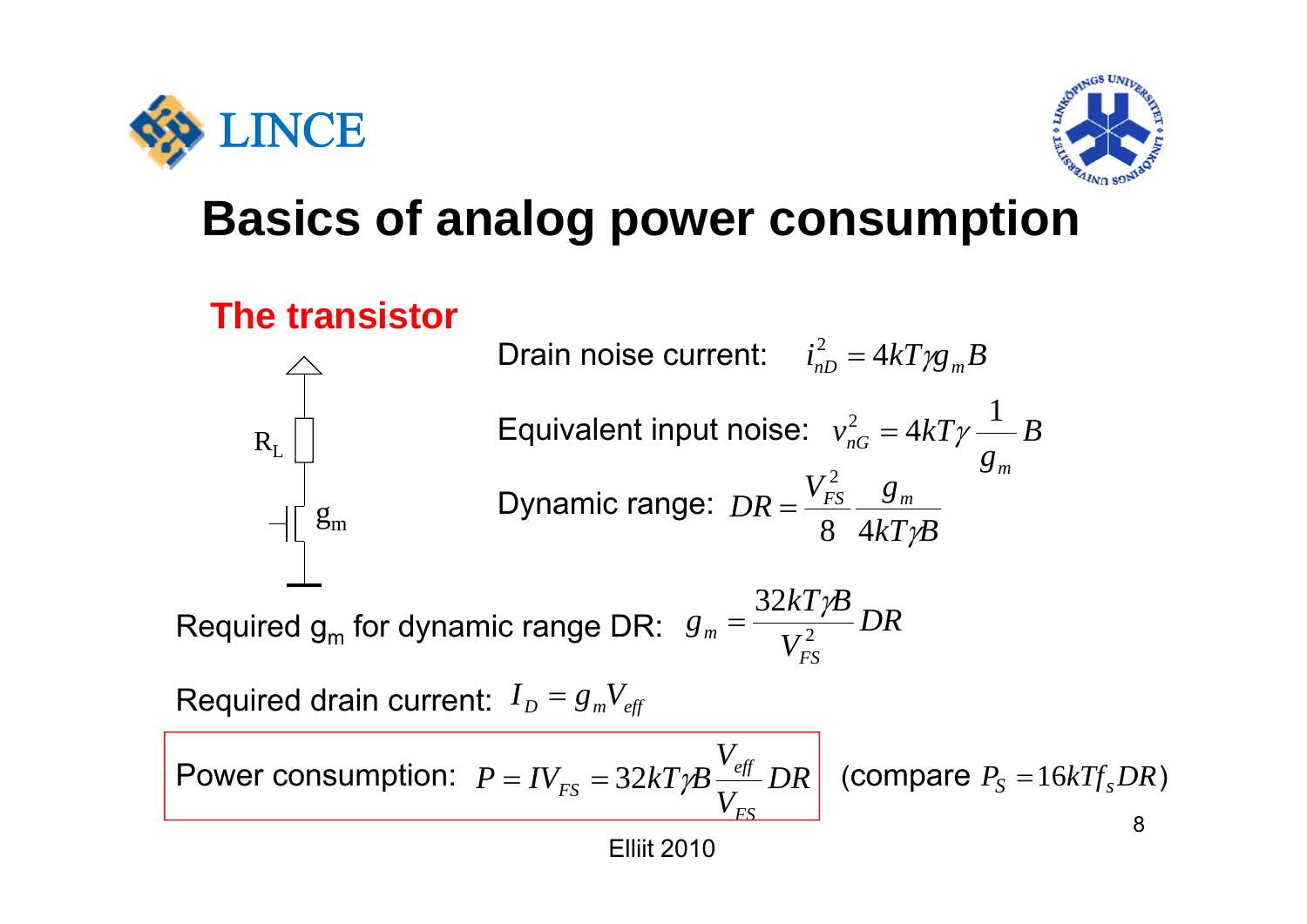



### **The transistor – a note on V<sub>eff</sub> and**  $γ$

 $\mathsf{V}_\mathsf{eff}$  definition:  $\mathsf{V}_\mathsf{eff}$ =I<sub>D</sub>/g<sub>m</sub>  $\gamma$  defined from noise measurements Bipolar transistor: V<sub>eff</sub>=kT/q  $\gamma$ =1/2 (shot noise) Long channel MOST:  $V_{\text{eff}}=(V_{\text{G}}-V_{\text{T}})/2$   $\gamma=2/3$  (resistance noise) Long channel MOST in subthreshold:  $V_{\text{eff}}$ =mkT/q, m=1.2…1.5 Submicron MOST: V<sub>eff</sub> in transition region  $\gamma$ ~1.5-2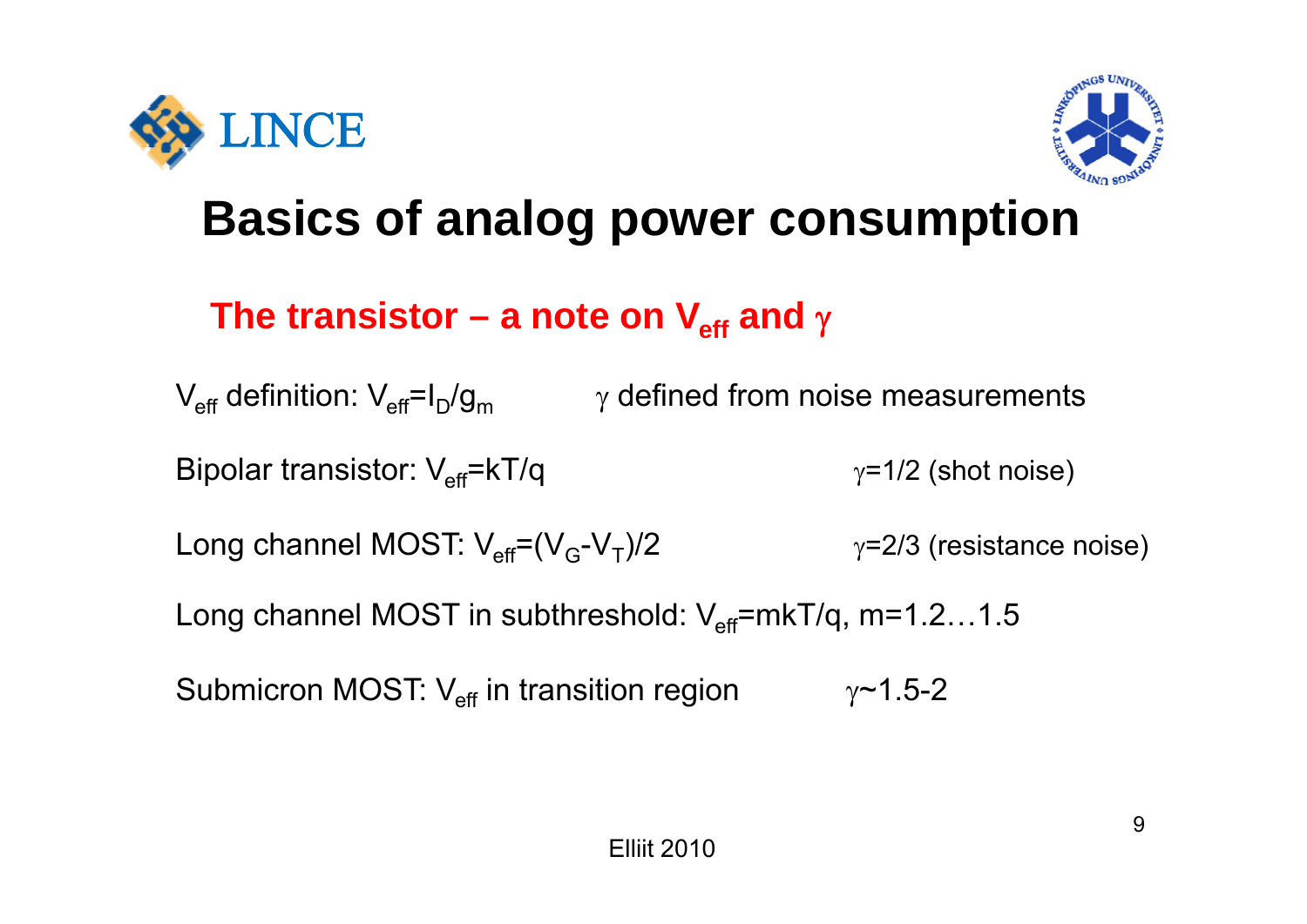



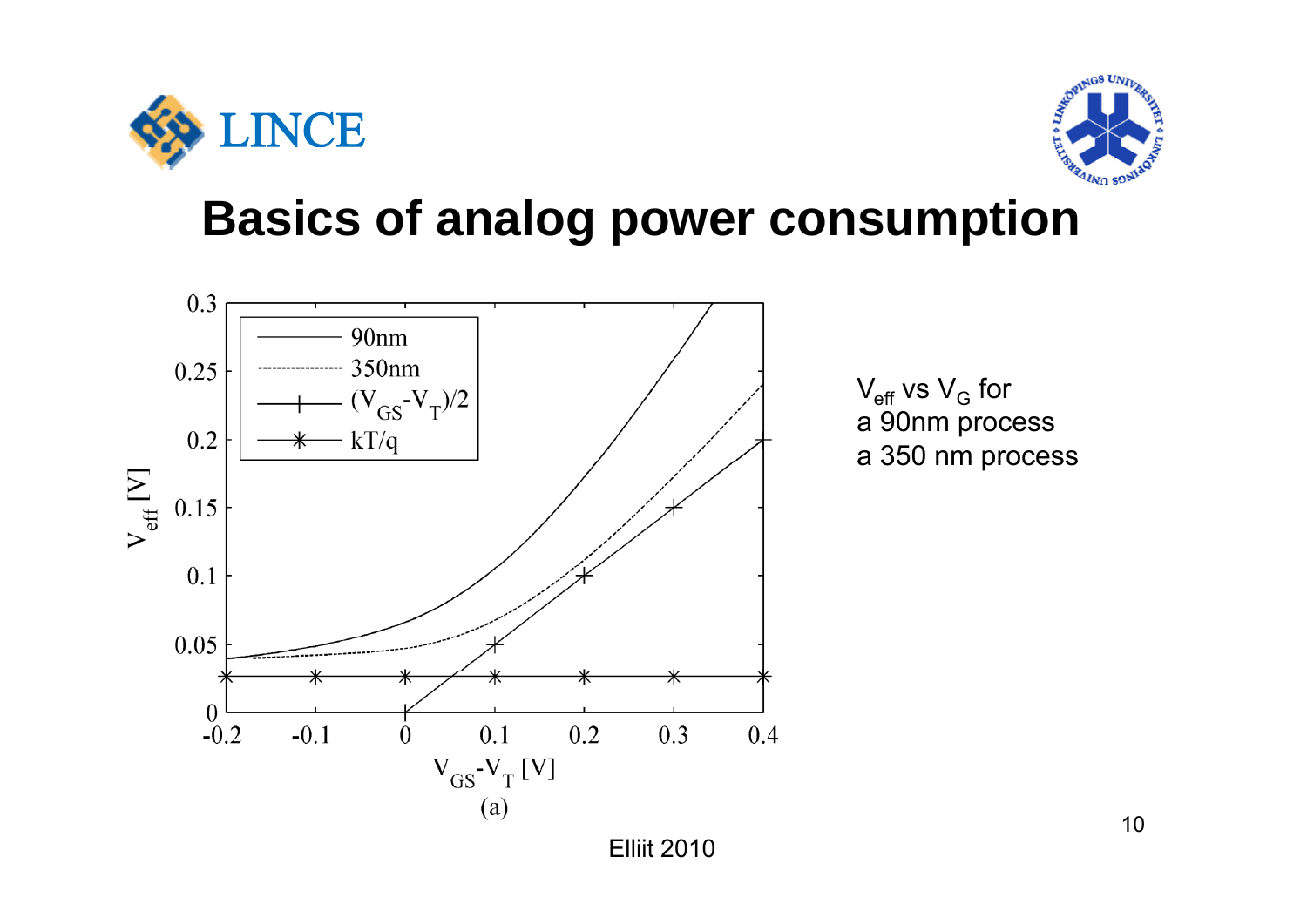



### **The transistor – a note on Veff and speed.**

Speed controlled by  $f_T$ 

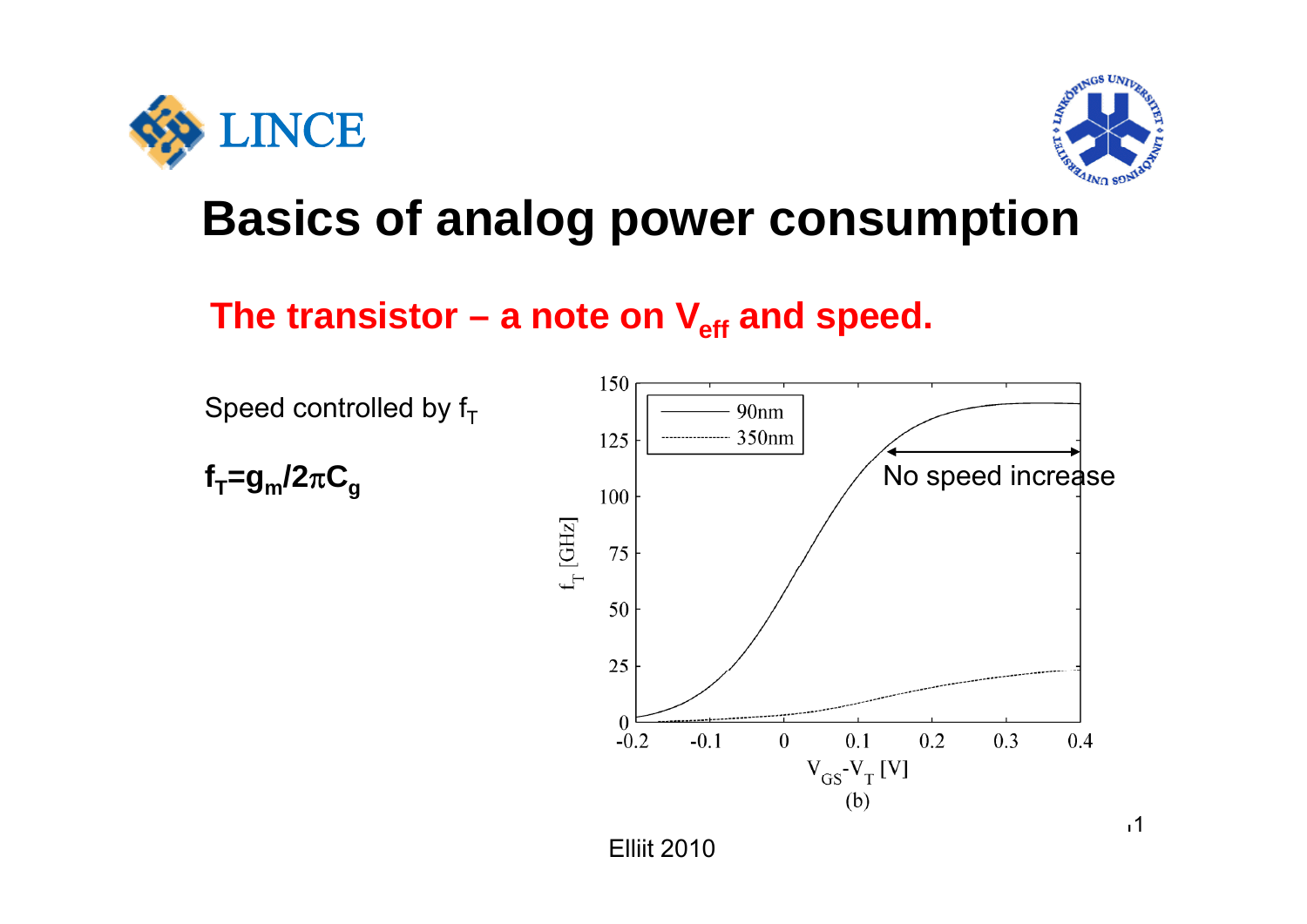



### **The transistor – a note on Veff and input swing**

For a linear transistor behaviour we expect a limited drain current variation, say I<sub>DC</sub> ±  $\Delta \mathsf{I_d}$  = I<sub>DC</sub> ± I<sub>DC</sub>/2, with I<sub>DC</sub>=g<sub>m</sub>V<sub>eff</sub>.

We then have  $\Delta\mathsf{V}_{\mathsf{g}}$ = $\Delta\mathsf{i}_{\mathsf{d}}$ /g $_{\mathsf{m}}$ =V $_{\mathsf{eff}}$ /2, or V $_{\mathsf{FSin}}$ =2 $\Delta\mathsf{V}_{\mathsf{g}}$ =V $_{\mathsf{eff}}$ 

High linearity may require lower swing,  $\mathsf{V}_{\mathsf{FSin}}$  <  $\mathsf{V}_{\mathsf{eff}}$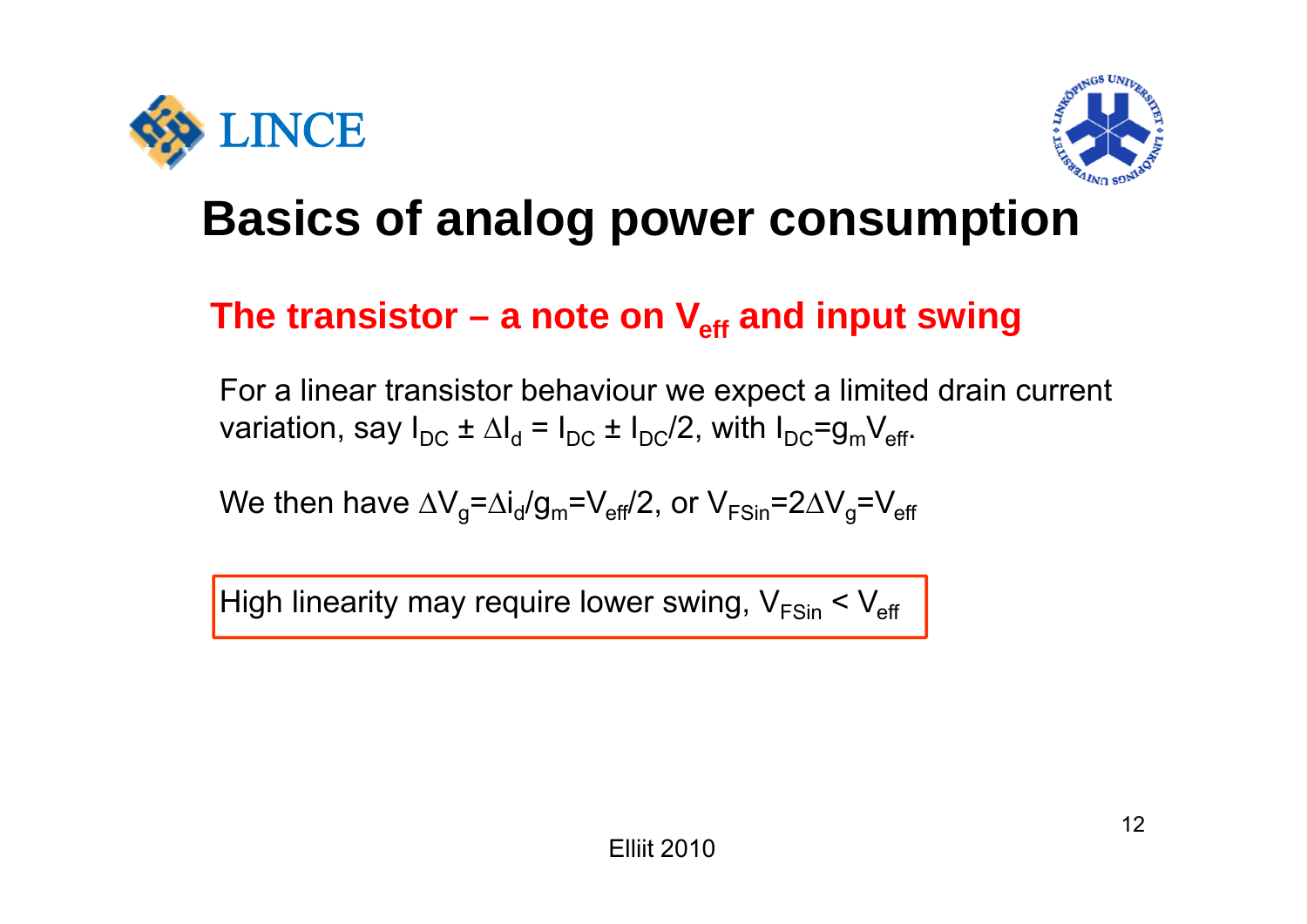



### The transistor – a note on  $V_{dd}$

We assumed supply voltage =  $V_{FS}$ 

With higher supply,  $V_{dd}$ , we define voltage efficiency  $\eta_v=V_{FS}/V_{dd}$ 

Then power *increases* by  $1/\eta_v$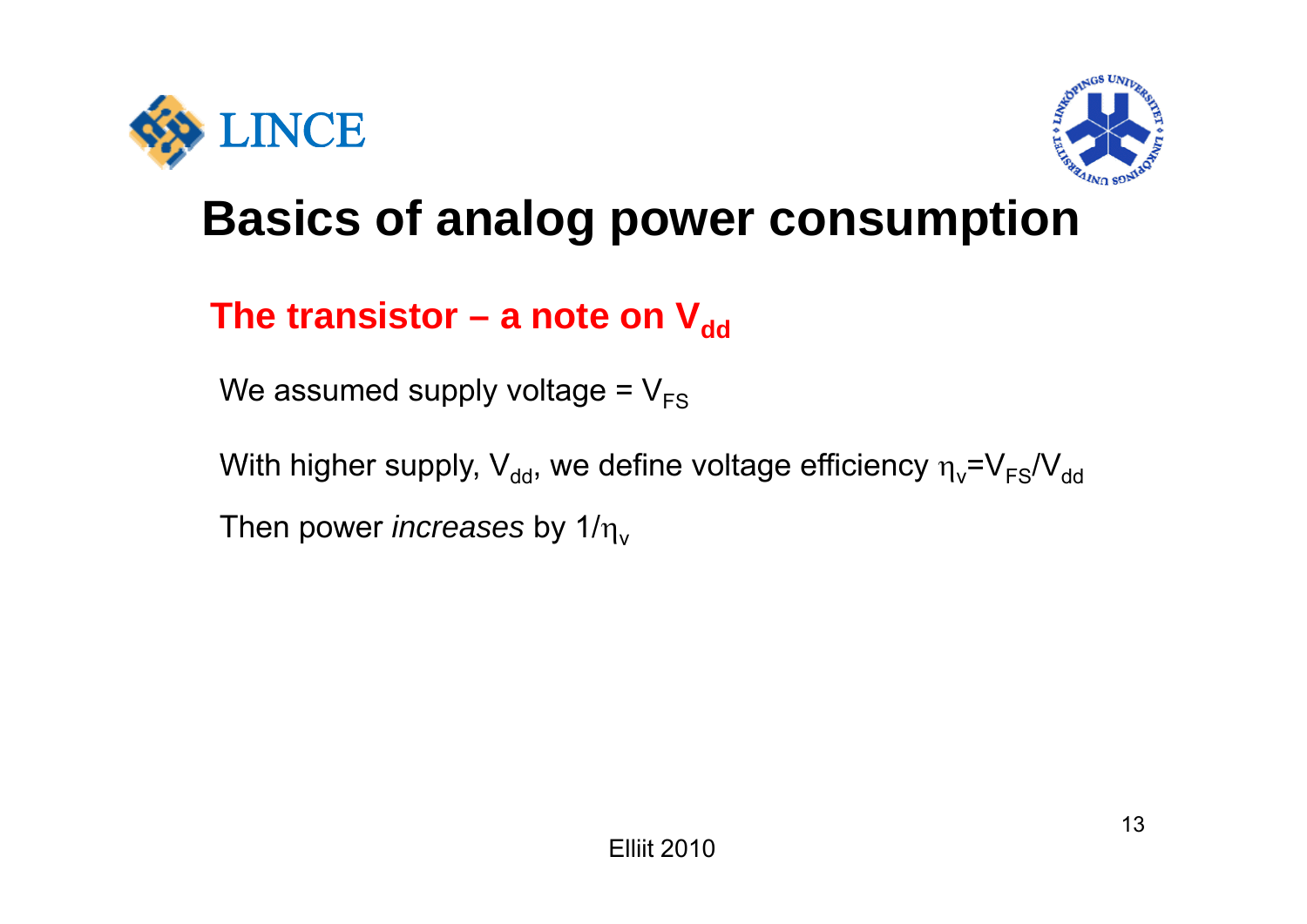



**The transistor – a note on differential circuits**



Same transistors, same bias, same signal per transistor

$$
DR_{\text{diff}} = \frac{(2v_{\text{in}})^2}{2v_{\text{in}}^2} = 2DR_{\text{SE}} \quad P_{\text{diff}} = 2P_{\text{SE}}
$$

**Same dynamic range<br>
<b>Same power**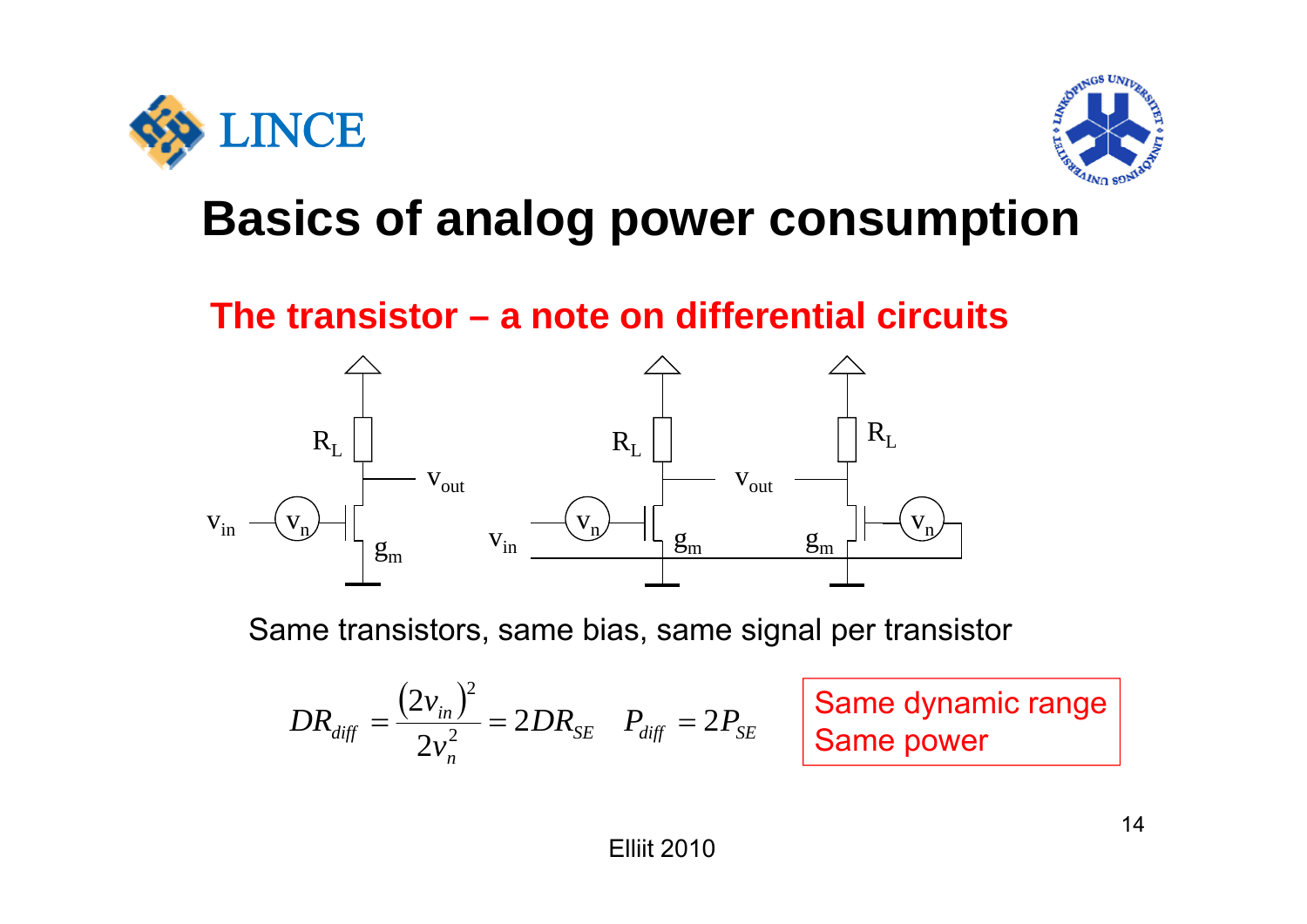



### **The transistor – a note on bias circuits**



Current efficiency,  $\eta_{\sf I}$ =2I<sub>d</sub>/(I<sub>b</sub>+2I<sub>d</sub>). Note, I<sub>b</sub> may need to be large for eg. low noise

#### Note – bias circuit may be shared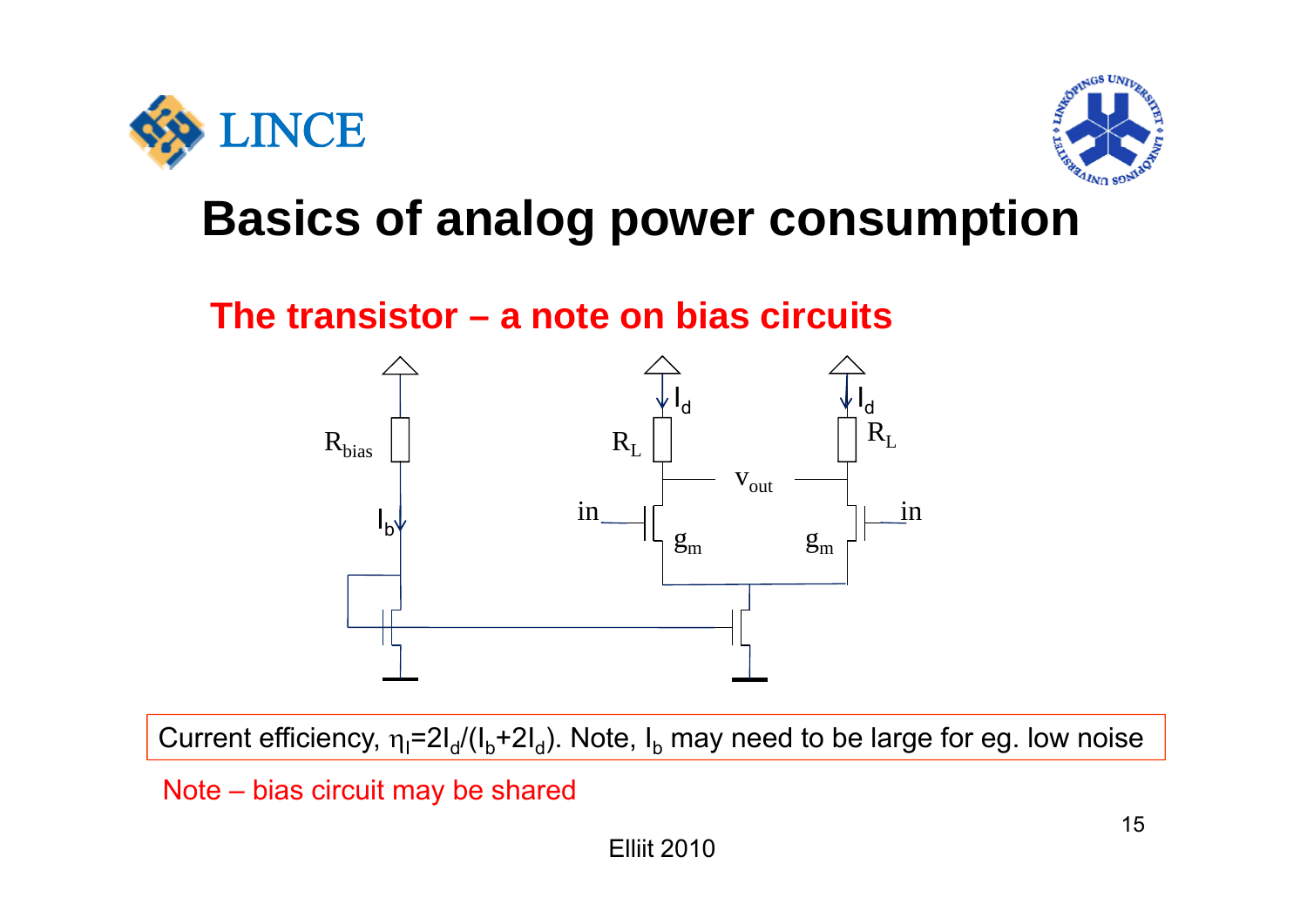



### **The transistor – impact of technology**

#### **Regarding minimum gm.**

We can always reduce  $\mathsf{g}_{\mathsf{m}}$  to adapt to DR by reducing  $\mathsf{V}_{\mathsf{G}}.$ BUT this leads to small  $\mathsf{V}_{\mathsf{eff}}$ , which may limit speed or input swing Maybe we will have  $g_{mmin}$  and  $I_{\mathsf{DCmin}}.$ 

### **P ti l t V Power proportional to Veff/VFS**

Classical CMOS, this relation was kept constant  $\mathsf{V}_{\mathsf{FS}}$  (V<sub>dd</sub>), V<sub>G</sub> and V<sub>T</sub> scaled with process scaling Submicron CMOS, V<sub>eff</sub> is reduced very slowly. So power may *increase* with reduced supply voltage! (Annema et. al.)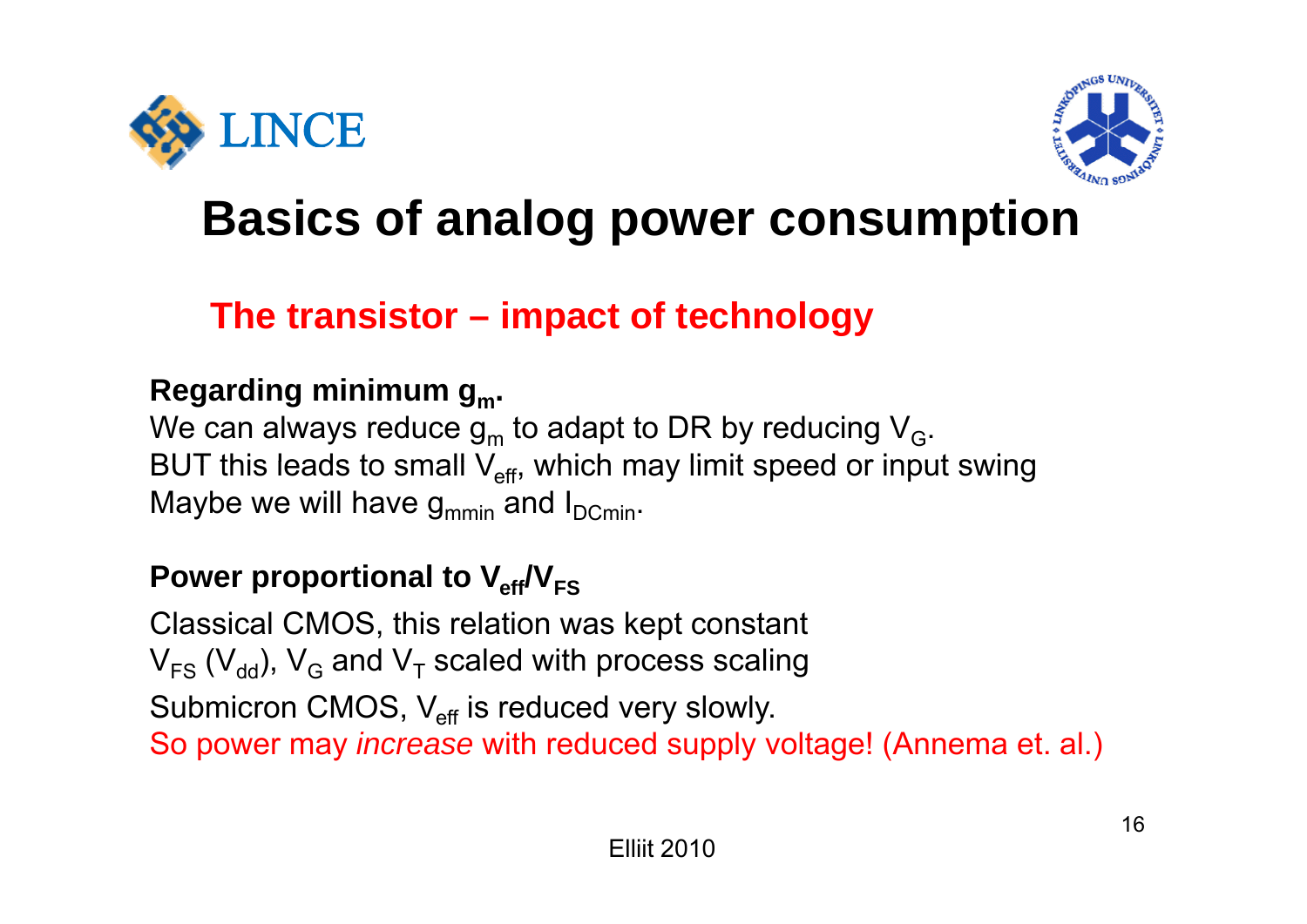



### **The transistor – a conclusion**

A transistor amplifier (single ended or differential) uses power:

$$
P = IV_{FS} = 32kT\gamma B \frac{V_{\text{eff}}}{V_{FS}} DR
$$

*This is constrained by:*

Increased by $1/\eta_{\rm v}$  for  $\rm V_{FS}$ < $\rm V_{dd}$ Increased by  $1/\eta_i$  for extra currents (eg. bias)  $V_{\rm eff}$  must be large enough for transistor speed ( $f_{\rm T}$ – $g_{\rm m}/2\pi C_{\rm g}$  large enough)  $V_{\text{eff}}$  must exceed input swing,  $V_{\text{FSin}}$ , related to linearity requirements Technology dependence at low DR - complex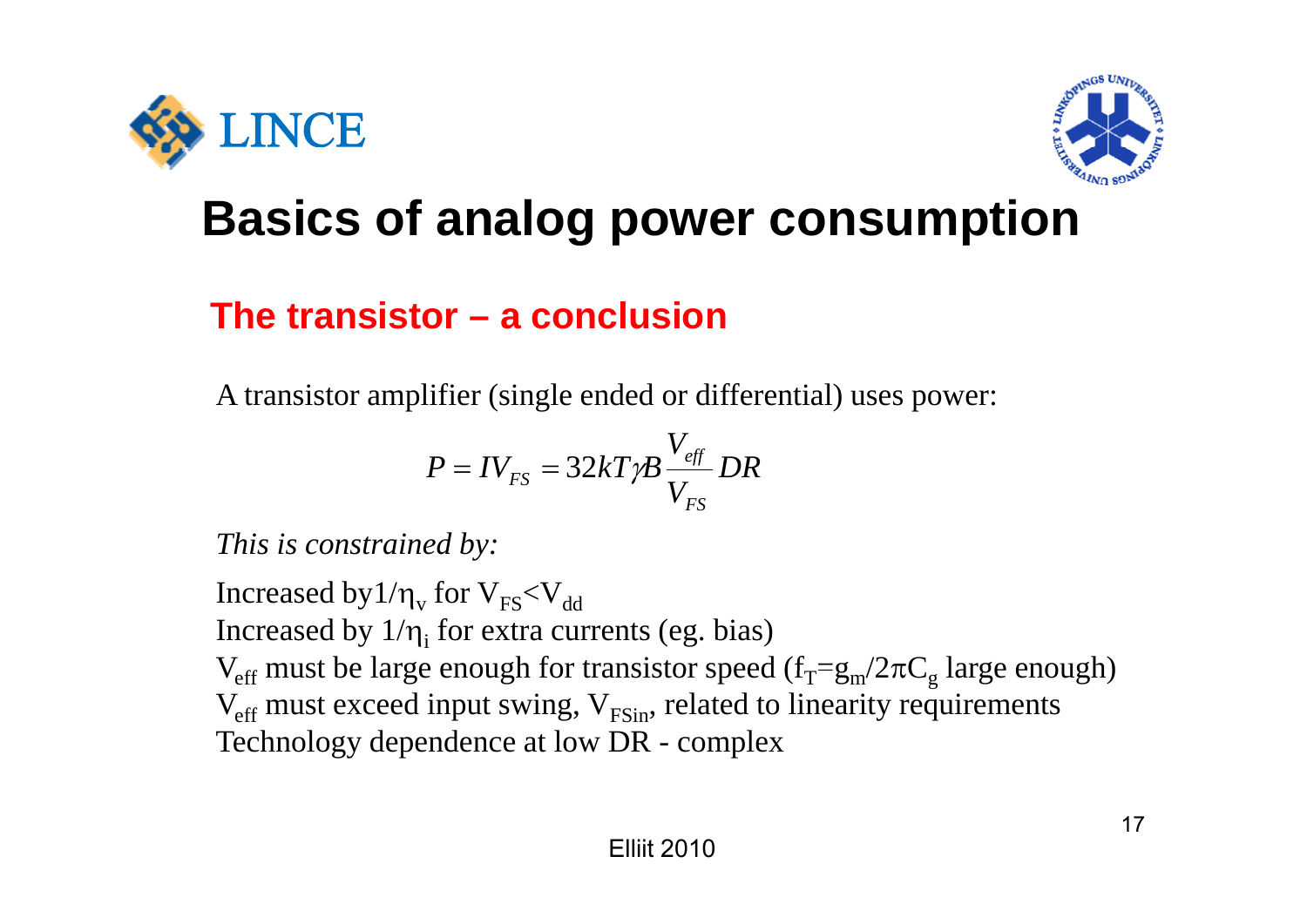



## **Comparison to digital**

#### **Comparison to analog**

Consider a single pole filter / 1-tap FIR filter

Analog, use transistor formula: (with DR=3 $\bullet$ 2<sup>2n</sup>/2; B=f<sub>s</sub>/2)

$$
P_a = 24kT\gamma \frac{V_{\text{eff}}}{V_{\text{FS}}} f_s 2^{2n}
$$

Digital. Need 1 m-coefficient, n-bit multiplier plus 1 n-bit adder Multiplier uses m adders; 1 adder use n FAs (full adders); each FA uses equivalent 9 inverters, ie. C=9C<sub>min</sub>. Totally 9(m+1)nC<sub>min</sub>, With m=6 we have  $63nC<sub>min</sub>$ .

$$
P_d = \frac{1}{2} \alpha f_c 63 n C_{\min} V_{dd}^2
$$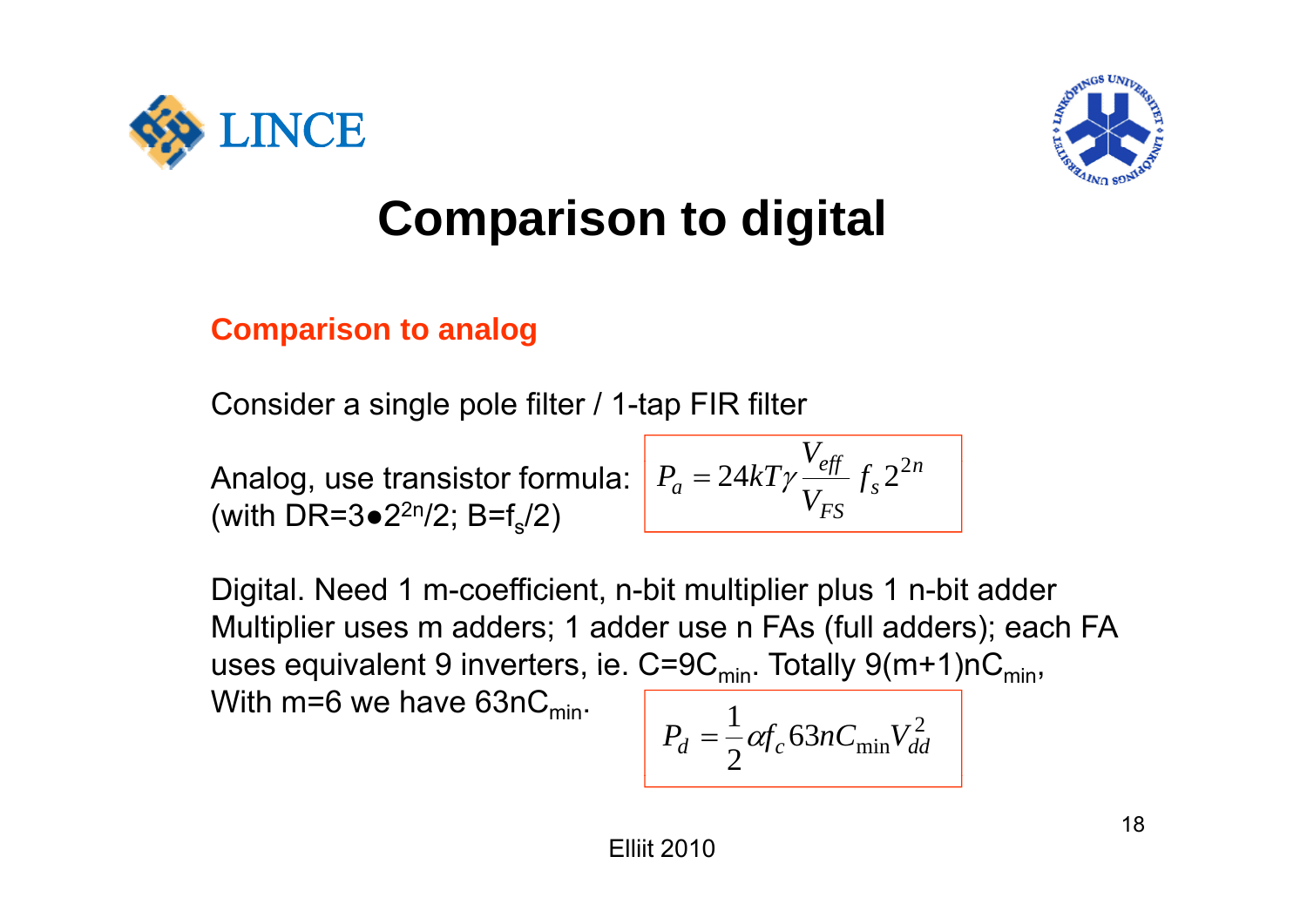



## **Comparison to digital**

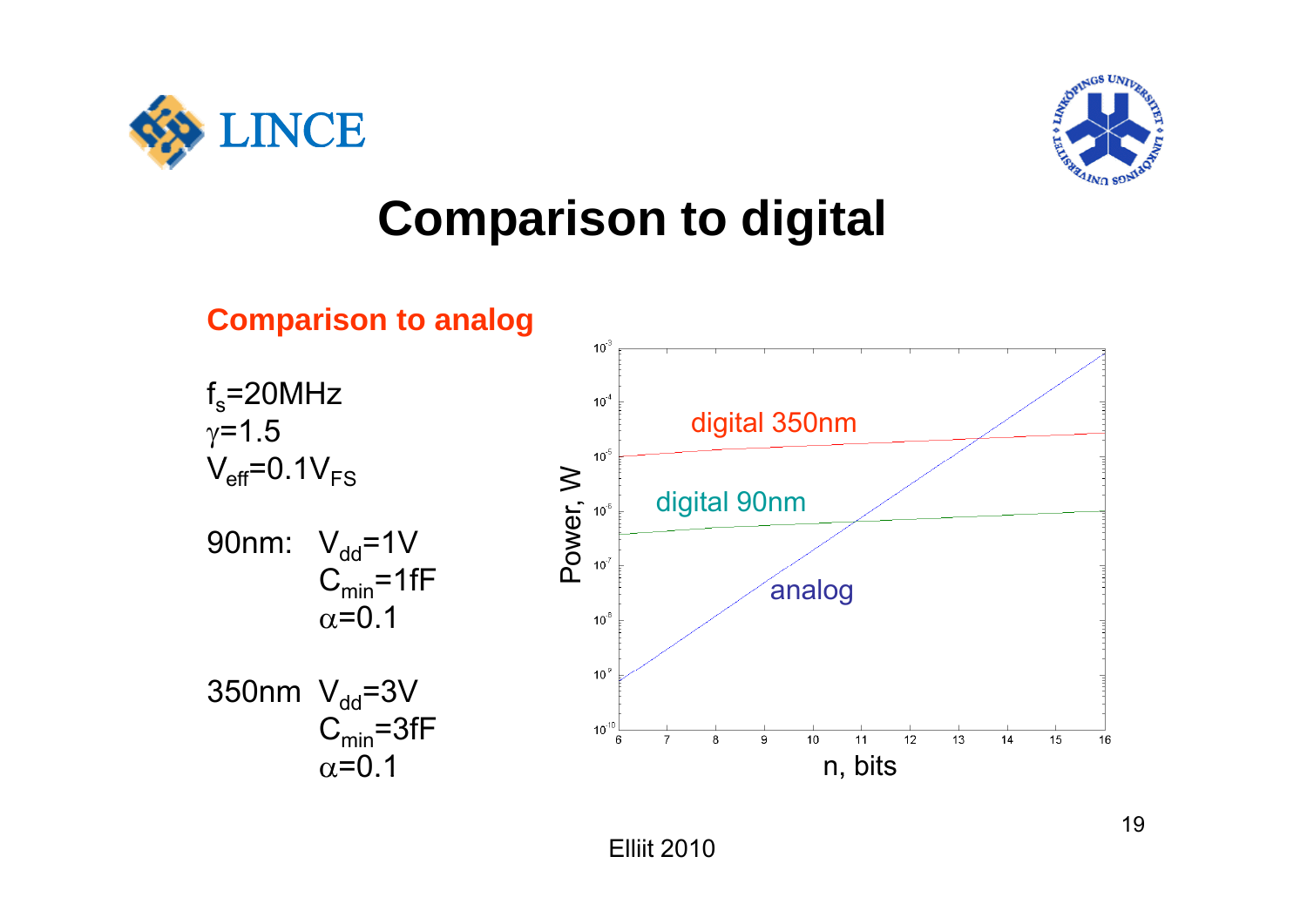



## **Comparison to digital**



**Analog preferred for low DR**

**Digital preferred for large DR large**

**Digital improved by scaling**

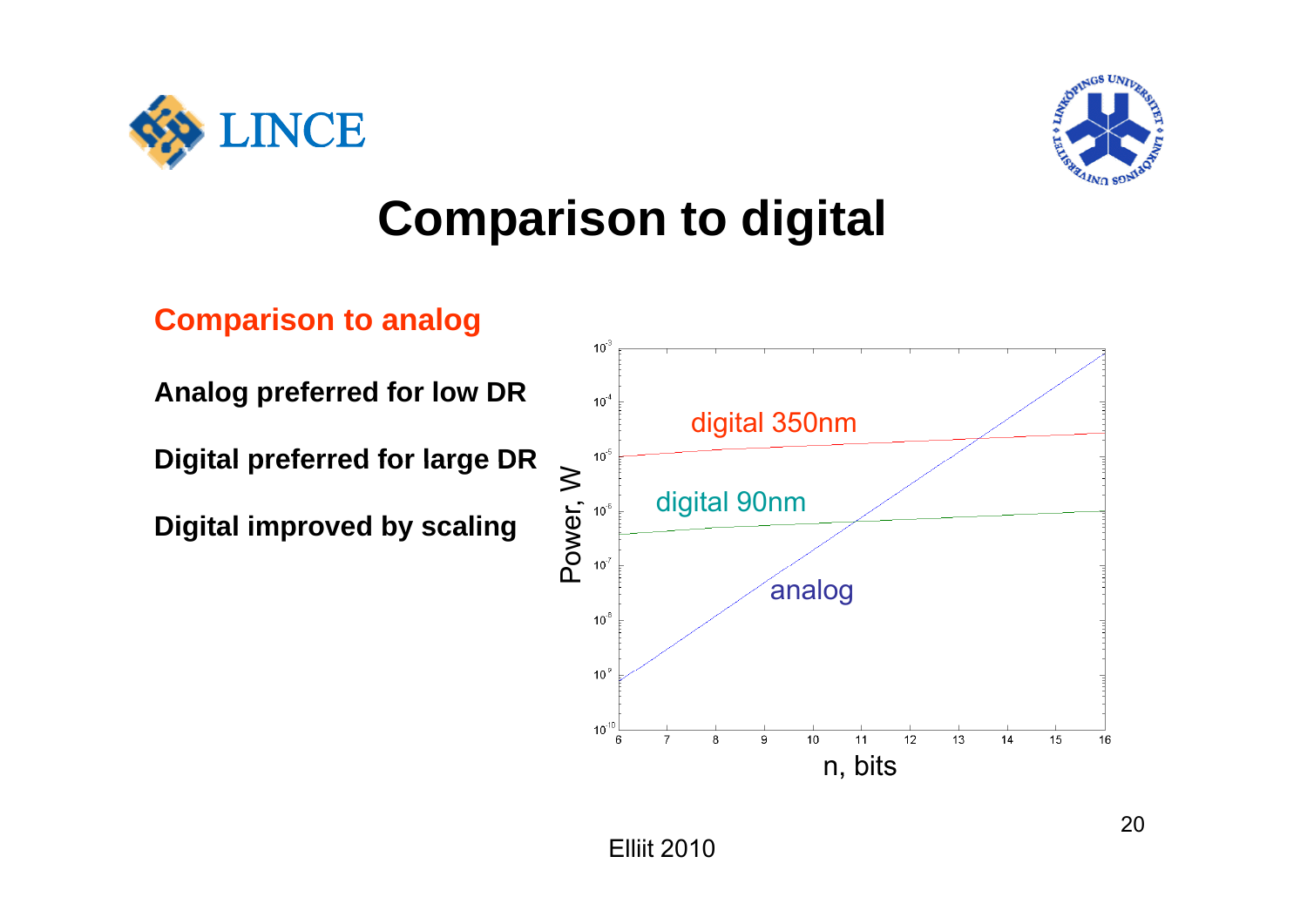



## **Further work**

**Matching** may require large C - increased power

 $\tt Linearity$  may require smaller  $\mathsf{V}_{\textsf{FS}}-$  increased power

**RF circuits** can utilize passive matching – may decrease power

**Power amplifiers** need other goals – high efficiency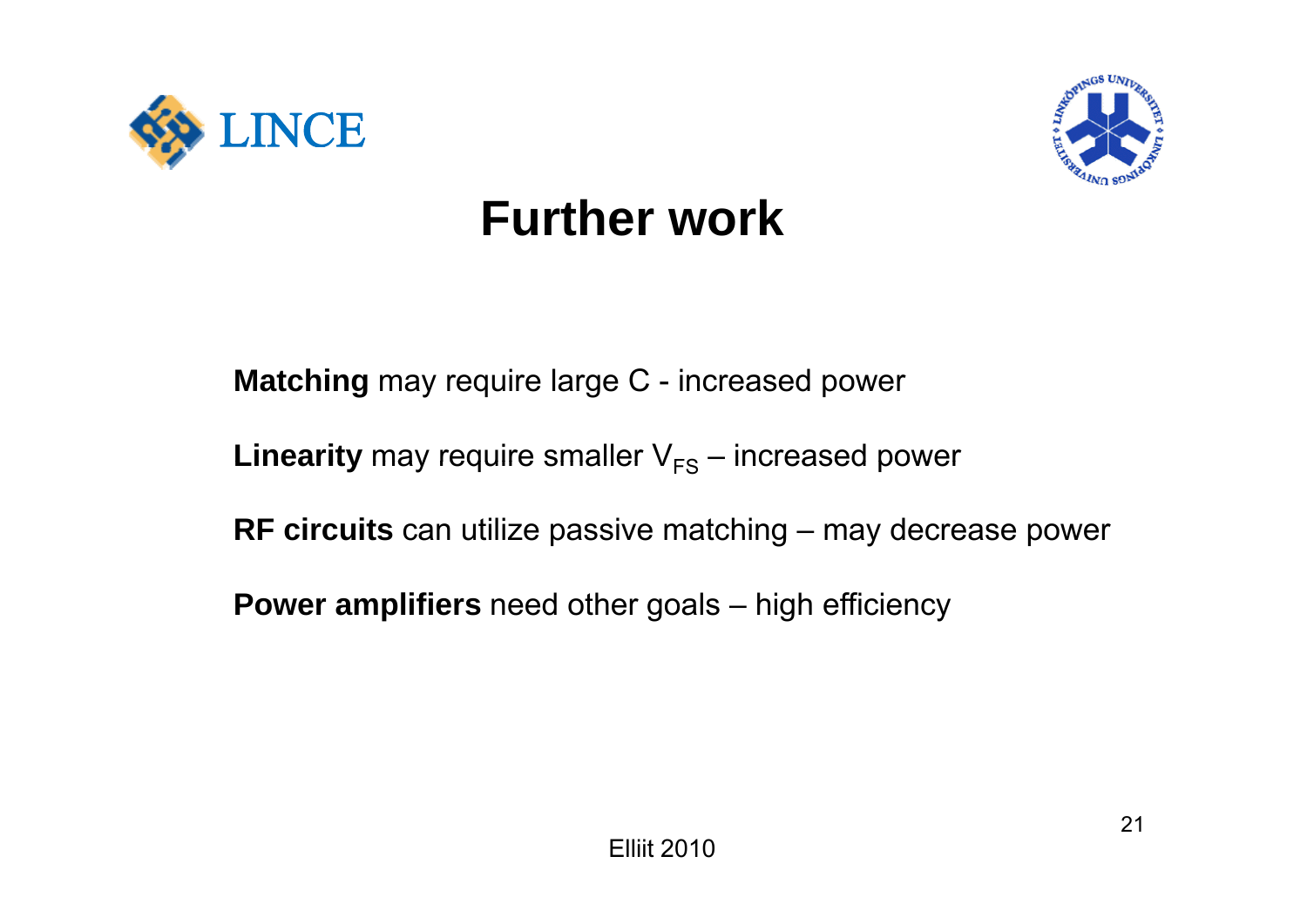



## **Applications: ADC**



Plot of minimum ADCpower for two processes

"(27)" this theory pipelined ADC "(29)", theory flash ADC

Two processes, 90nm and 350nm ( $V_{dd}$ =1V,  $V_{eff}$ =100mV,  $C_{min}$ =1fF,  $V_{dd}$ =3V,  $V_{eff}$ =300mV,  $C_{min}$ =3fF)

Triangles, experimental pipelined Circles, experimental flash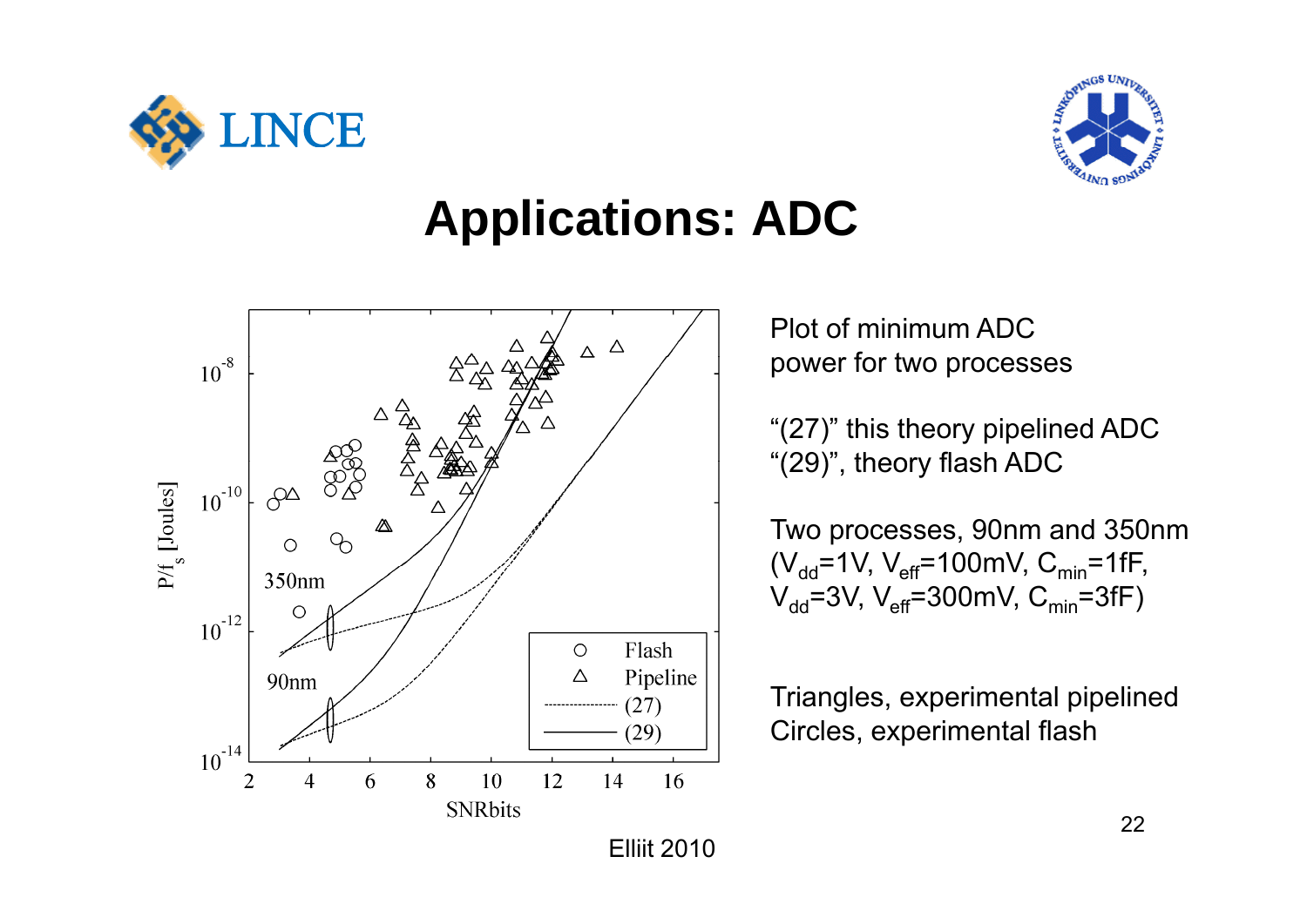



## **Applications: ADC**



#### **Note1:**

**High resolution, noise limited Low resolution, process limited**

#### **Note2:**

**High resolution, experimental approaches theory (10x difference)**

**Low resolution, larger discrepance (larger development potential)**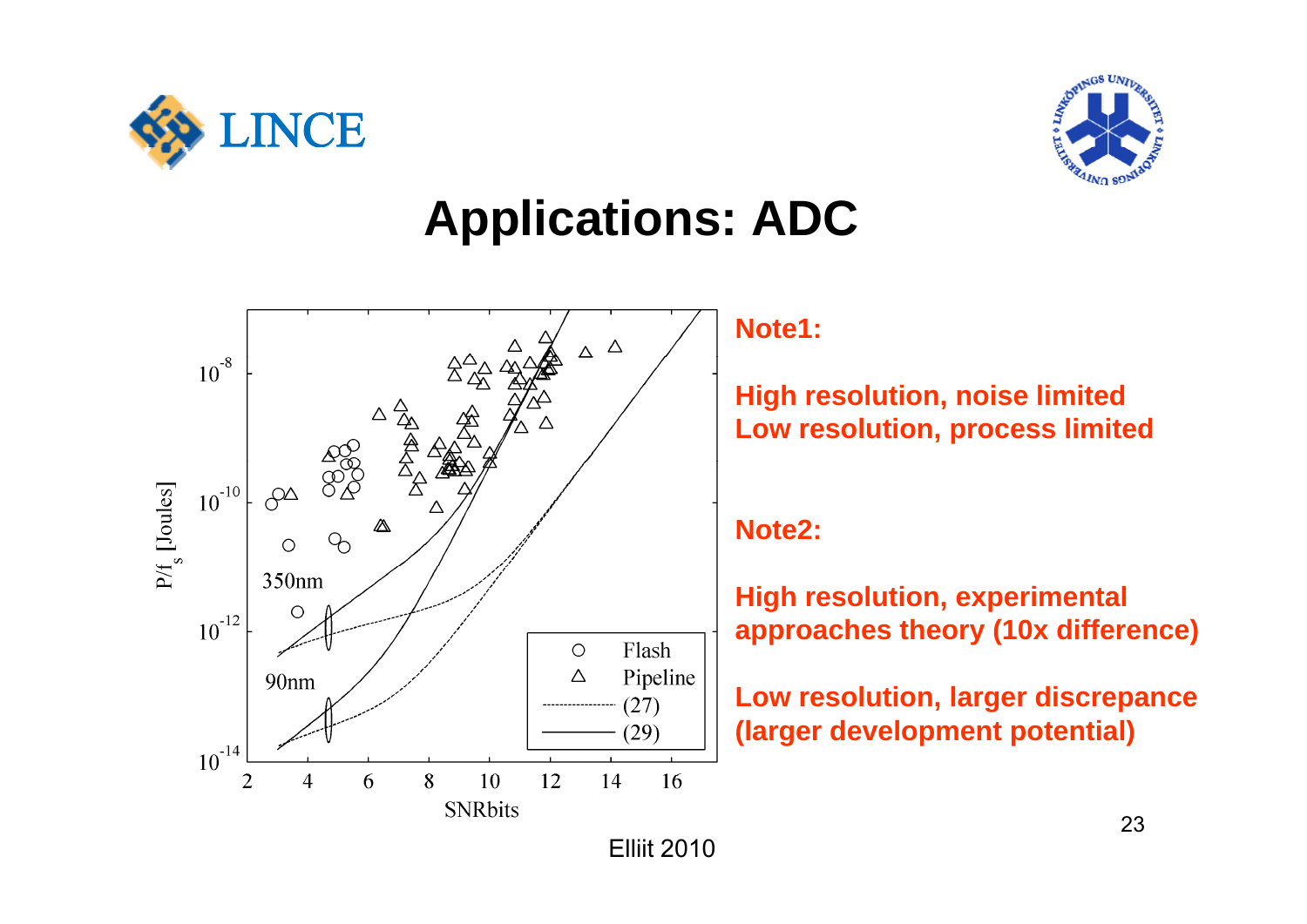



# **Conclusions**

#### **P ti i l t b dd d Power consumption in analog parts can be addressed**

**Smart choices of architecture, circuit topology, and parameters can save power**

**For large dynamic range, digital often use less power** More so in scaled technologies Move functions to digital Perform digital correction of analog parts to save analog power